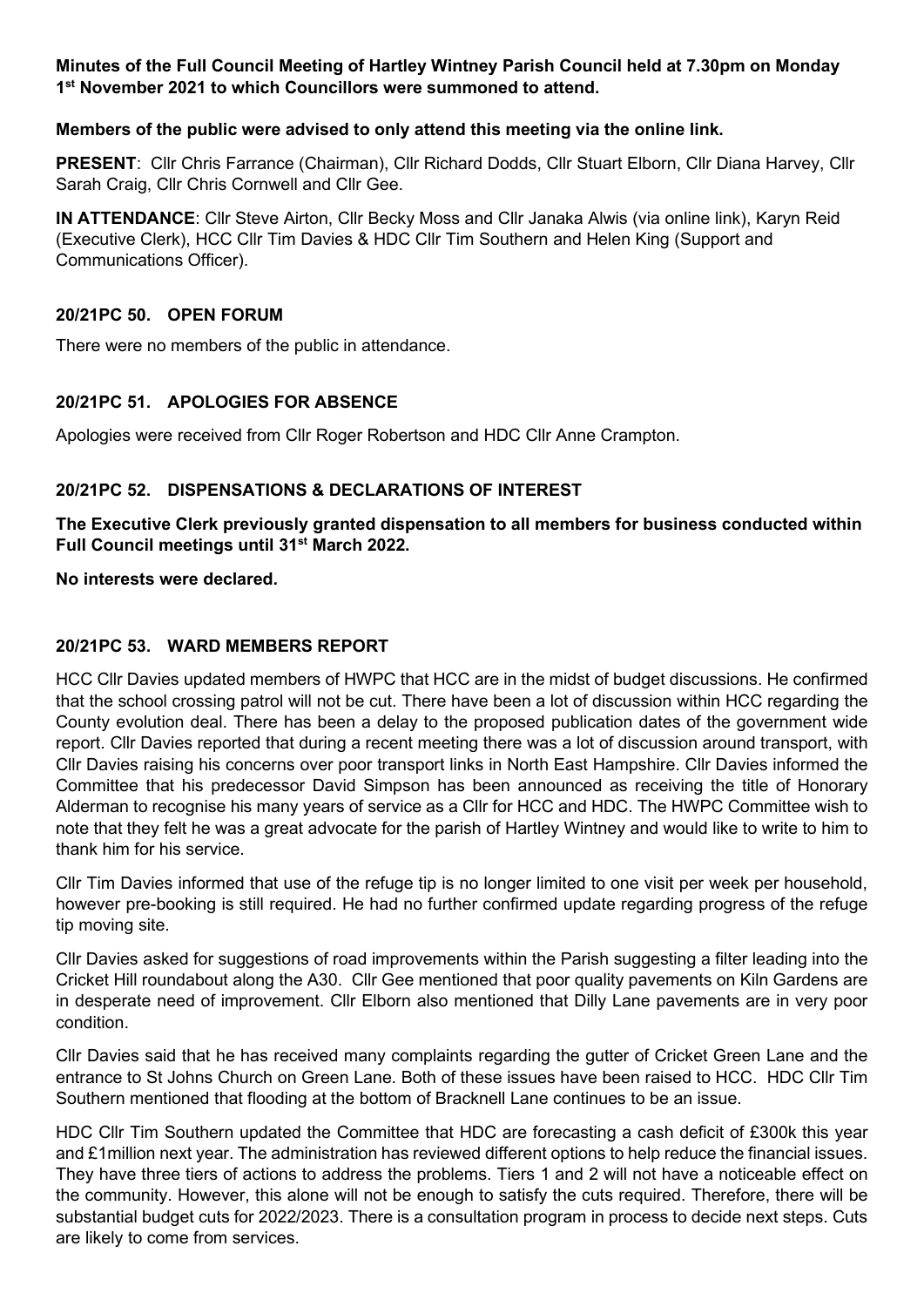Cllr Southern reported that complaints had been received regarding the consultation period for Parish Council planning matters being cut to 3 weeks. Cllr Southern stated that unfortunately there is nothing that can be done imminently about this, however Cllr Crampton is raising this concern further. Cllr Farrance stated that this reduction in the consultation period is causing additional strain on the administration for Councillors and the Parish Office team.

Cllr Southern mentioned that HDC have completed various developer funded surveys related to Shapley Heath, however they still haven't been published, despite being expected in August/September. Approximately £500k has so far been spent on the development of Shapley Heath.

Cllr Southern has recently spoken to the Senior Countryside Ranger for Hazeley Heath regarding recent works being undertaken on the Heath. They are performing some scrapes along the heathland and basins to increase biodiversity on the ground floor. Two new ponds are being built to increase feeding and breeding opportunity for butterfly, birds and bats. They are also clearing a lot of scrub for installation of a pond on the previous landfill area.

Cllr Farrance requested support from Cllr Southern regarding the HDC led Ponds and Commons 10 year strategy that is still outstanding. Cllr Southern confirmed that he has a close relationship with the countryside team so will be able to follow this up.

Cllr Gee mentioned that the grass in front of the War Memorial is in very poor condition. This has previously been raised as an issue with the HDC Countryside team, however no further update has been received. Cllr Southern confirmed that he will follow this up.

# **20/21PC 54. APPROVAL OF MINUTES, ACTIONS LOG & PARISH OFFICE REPORT**

Cllr Dodds proposed approval of the minutes and actions log of the Full Council Meeting on 11<sup>th</sup> October 2021, seconded by Cllr Elborn. **AGREED by all.**

The Committee reviewed the Actions log, noting that a meeting to discuss management plans for the LPC has been diarised for the 29<sup>th</sup> November 2021.

Cllr Tim Southern asked if HWPC have made any plans for the Queens Platinum Jubilee. He reported that several streets in the Parish would like to run street parties. The Executive Clerk explained that in order to close a road for a street party you have to gain agreement from HDC who then advise HWPC if agreed. It is expected that further guidance will be issued soon from HDC.

The Executive Clerk summarised the Parish office report, noting that the October events went very well and were very well received by the wider community. The report noted annual leave for both the Clerk and her Team. Cllr Farrance requested that Cllrs respect the Executive Clerks holiday and don't send emails during this time. Cllr Dodds requested that the parish office teams holiday dates are added to the Teams calendar.

#### **ACTION: The Executive Clerk to add annual leave to the Teams calendar.**

Cllr Craig queried why HWPC are running two separate Christmas events on the high street in December. The Executive Clerk explained that due to the success of the late-night shopping event last year, we will be holding this in addition to the traditional Christmas market. The late-night shopping event will support high street businesses, driving additional footfall into their premises as there will be no competition from external stalls. This will also be an opportunity to showcase the completed snow windows.

#### **20/21PC 55. PARISH COUNCIL FINANCE** – review & approval of following:

i) To approve payments listing and receive payments listing (attached)

The Cllrs reviewed the payments listing. The Executive Clerk noted that 3 additional costs from Security Solutions at LPC are to be added. £6000 for the security system, £5500 for the fire alarm system and an annual maintenance fee of £660.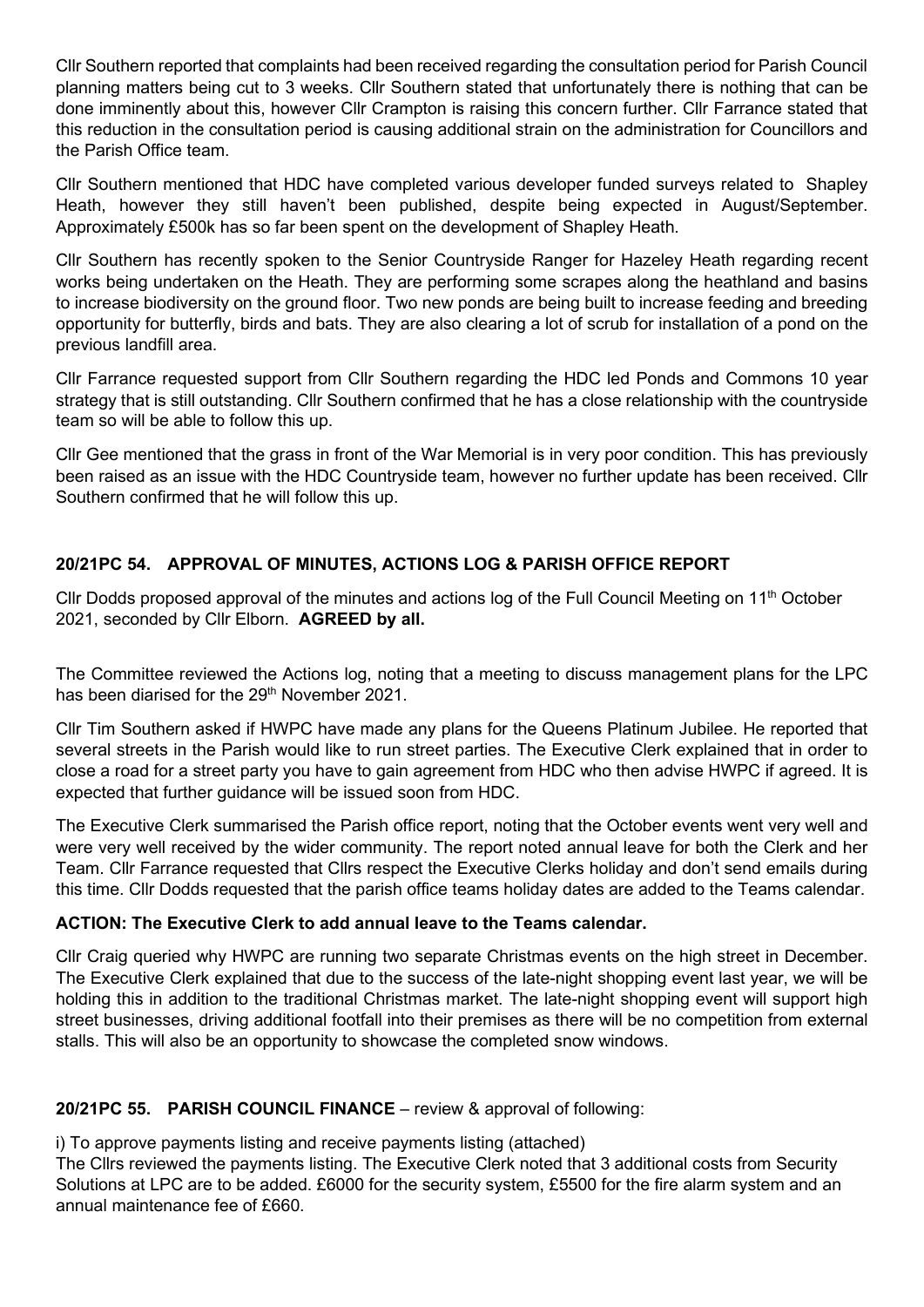Subject to the three additional items of expenditure being added to the payments listing, Cllr Dodds proposed approval of the payments listing, seconded by Cllr Elborn. **AGREED by all.**

ii) To consider options for replacement office printer and services and additional accounting software.

The Executive Clerk presented a proposal for a replacement office printer and services. The Council discussed the different options and agreed a preference of the refurbished model and service plan.

Cllr Dodds proposed agreement to purchase the refurbished model at £1995, with a monthly billing minimum of £37.00, seconded by Cllr Elborn. **AGREED by all.**

The Council agreed to discuss the requirements for additional accounting software during the next Environment & Amenities committee meeting.

iii) Income & expenditure, cashbooks & bank reconciliations for September 2021 (attached) The Committee received the income and expenditure, cashbooks and bank reconciliations for September 2021.

## **20/21PC 56. PARISH COUNCIL MATTERS**

i) Review and agree proposed terms and conditions for new Working parties (attached). The Executive Clerk talked through the working parties proposal and answered any questions. The Executive Clerk explained that a Policy working group doesn't have the same statutory requirements and legislation that require it to be a full committee regarding transparency and minute taking. **AGREED by all.**

ii)To review and approve the discussion document regarding Victoria Hall Agreement (attached). Cllr Dodds informed the Council that the document isn't fully completed, so he will circulate it to all within this week. Cllr Craig requested that the wording regarding the mortgage be changed from 'not responsible' to 'in our interest'.

# **20/21PC 57. CHAIRMAN'S ANNOUNCEMENTS & PARISH COUNCILLOR MATTERS**

*Cllr Southern requested that questions are sent to him prior to the HWPC Full council meeting in order for him to be fully researched and prepared.*

*Cllr Southern asked for an update on the parking survey. Cllr Harvey confirmed that she had had a meeting with HDC Cllr Crampton, Cllr Farrance and Phil Shepperd, however no decisions have been made. Cllr Southern advised that he will ask Cllr Crampton to follow up on this.*

*HDC Cllr Southern left the meeting at 8.50pm.*

Cllr Farrance wished to share his thanks to the Executive Clerk and the Parish Office team for their effort in organising and running the Autumn Spooktacular which was a very successful community event.

Cllr Gee noted that as discussed during the Finance committee meeting on the  $19<sup>th</sup>$  October 2021, he has reworked the cash forecast document. The cash reserves forecast at the end of this financial year is now looking to be £160k, which is a much healthier figure than what was presented at the finance meeting.

Cllr Cornwell mentioned that the Willow tree near Causeway Farm is in need of re-pollarding. The Community Bus has been confirmed to help with transporting community members to the Christmas Day Lunch.

Cllr Airton mentioned that Cllr Robertson has recently been unwell and requested that the HWPC Committee send him our well wishes.

**ACTION: Executive Clerk to arrange sending Get well wishes to Cllr Robertson**.